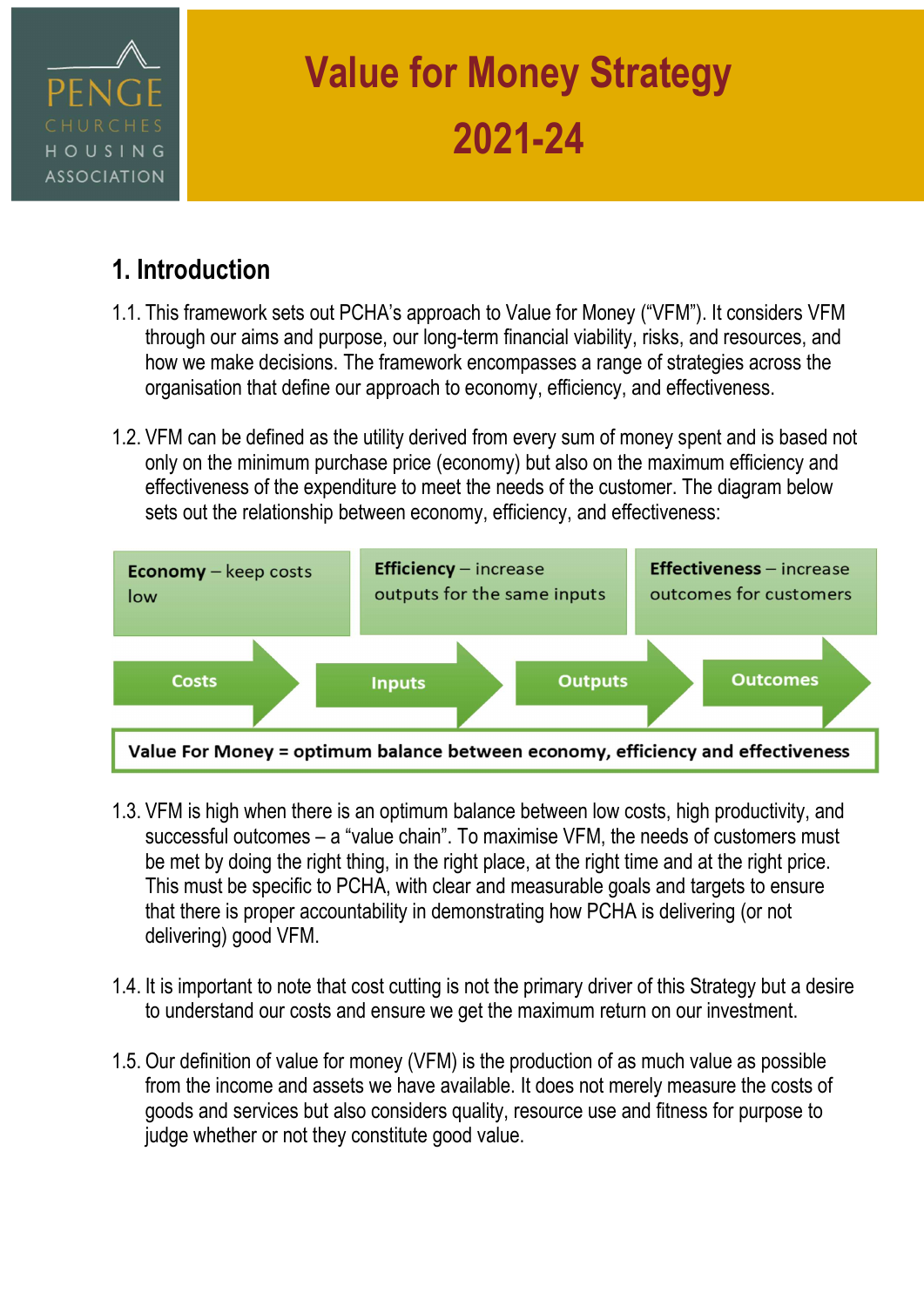

This includes several types of value: financial, social, and environmental. PCHA aims to provide good value for its stakeholders: our residents, the local authority, the local community, our regulator and funders. Through involving residents and continually seeking their feedback, we can identify their priorities and shape our services to meet these.

1.6 VFM should be evident in everything we do, from setting our aims and strategic objectives, assessing our long-term financial viability, and considering our risks, resources, and obligations as a social landlord.

#### 2. Aims and Purpose

- 2.1 The current PCHA Corporate Plan (2020-22) outlines "the DNA" of PCHA through its Strategic Objectives based around
	- Our Services
	- Our Homes
	- Our People
	- Our Community
	- Our Business
- 2.2 The VFM Strategy is part of the governance chain within PCHA that links to other aspects such as the above Strategic Objectives and the Corporate Plan that gives an overview of how these objectives will be delivered. This VFM Strategy will give a road map of how it will support delivery of the objectives, in terms of economy, efficiency and effectiveness through clear and measurable goals and targets.
- 2.3 The interconnection of the VFM Strategy within the overall aims and purpose of PCHA is summarised in the following framework graphic: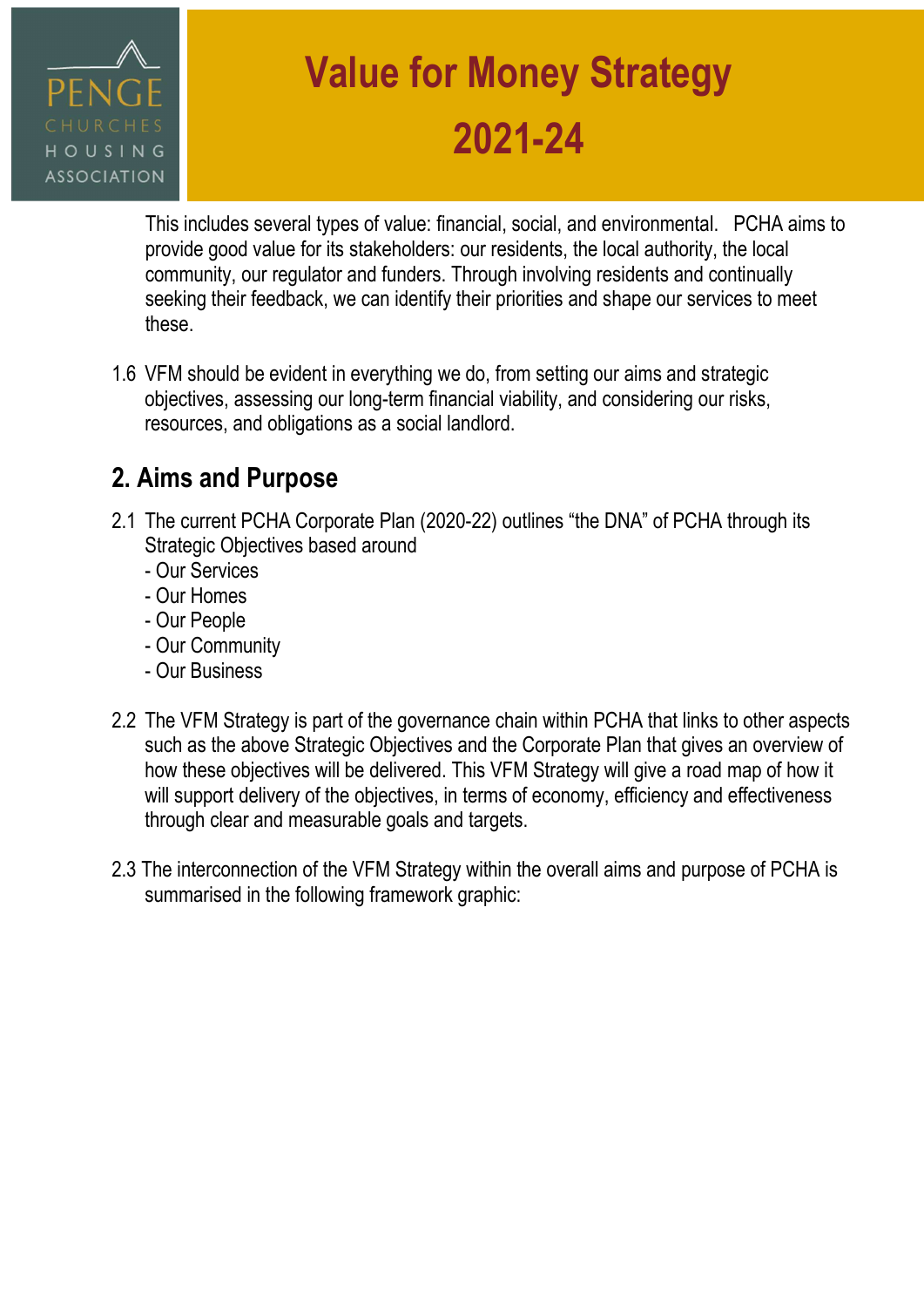### PENGE HOUSING **ASSOCIATION**

## Value for Money Strategy 2021-24

Strategic Objectives

and

Purpose

#### **Purpose:**

"The Association is formed for the benefit of the community. Its charitable objects shall be to carry on for the benefit of the community:

- The business of providing and managing housing, including social housing, and providing assistance to help house people and associated facilities, amenities and services for poor people or for the relief of aged, disabled (whether physically or mentally) or chronically sick people;
- Any other charitable object that can be carried out from time to time by a registered society registered as a provider of social housing with the Regulator"

#### **Strategic Objectives:**

- **Our Services**
- Our Homes  $\overline{a}$
- Our Community  $\overline{a}$
- **Our Business** à,
- Our People  $\overline{a}$

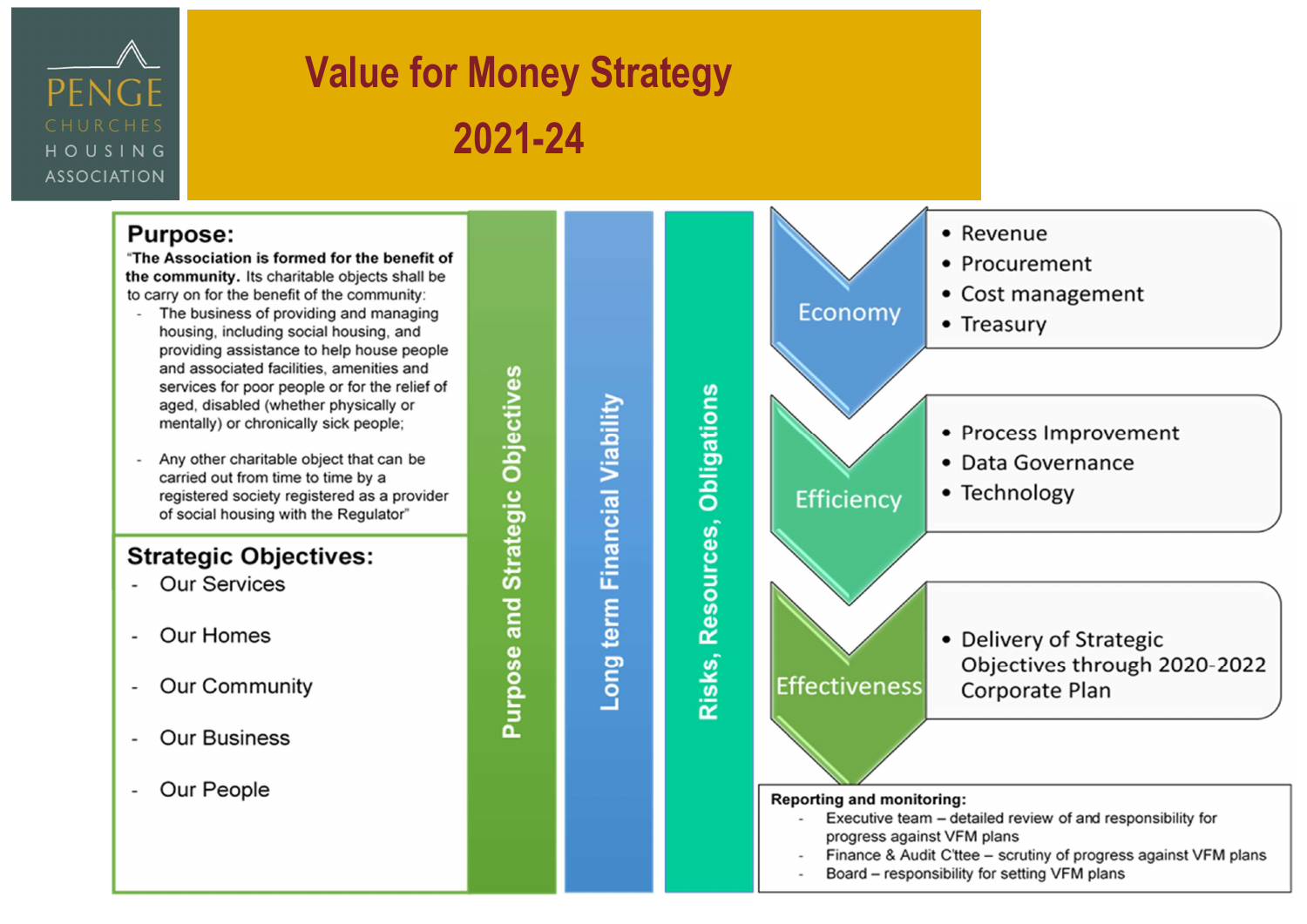

- 2.4 Underpinning the purpose and strategic objectives of PCHA is the need to ensure it has long-term financial viability to allow those objectives to be delivered. PCHA operate a 30 year business plan using HousingBrixx, updated and presented to Board for approval at least once per year. Long term financial viability is measured by:
	- compliance with all bank covenants across all lenders with a comfort headroom of at least 10% of the metric.
	- sufficient liquidity of holding at least 6 months of operating expenditure in available cash deposit or undrawn secured loan facility.
	- ability to deliver a planned and major works programme as informed by latest stock condition survey and asset management information.
- 2.5 The long-term business plan is also informed by the prevalent view or risk, covered under PCHA's Risk Framework, including an annual assessment of Risk Appetite. When considering the balance of economy, efficiency, and effectiveness it is important to be mindful of the impact on the potential risks involved, the resources available across the organisation, and our obligations as a social landlord.
- 2.6 Our ability to effective is constrained by the level of resources available to us. This includes resources such as:
	- availability of cash, and capacity in our long-term business plan.
	- enough people, with the right skills.
	- appropriate workplaces, and the right tools to do the job.
	- $\bullet$  the right technology, and the right data.
- 2.7 As a social landlord we also need to ensure we meet our obligations as a regulated body. Our assessment of VFM across our activities should include the impact of this and ensure our obligations are met.

#### 3. Legislative and Regulatory Requirements

3.1 The Localism Act 2011 gives the regulator the power to set an "economic standard" (section 194), applicable only to private registered providers (e.g., Housing associations) concerning their efficiency on managing their financial and other affairs. This reflects the current Government's increased emphasis on value for money.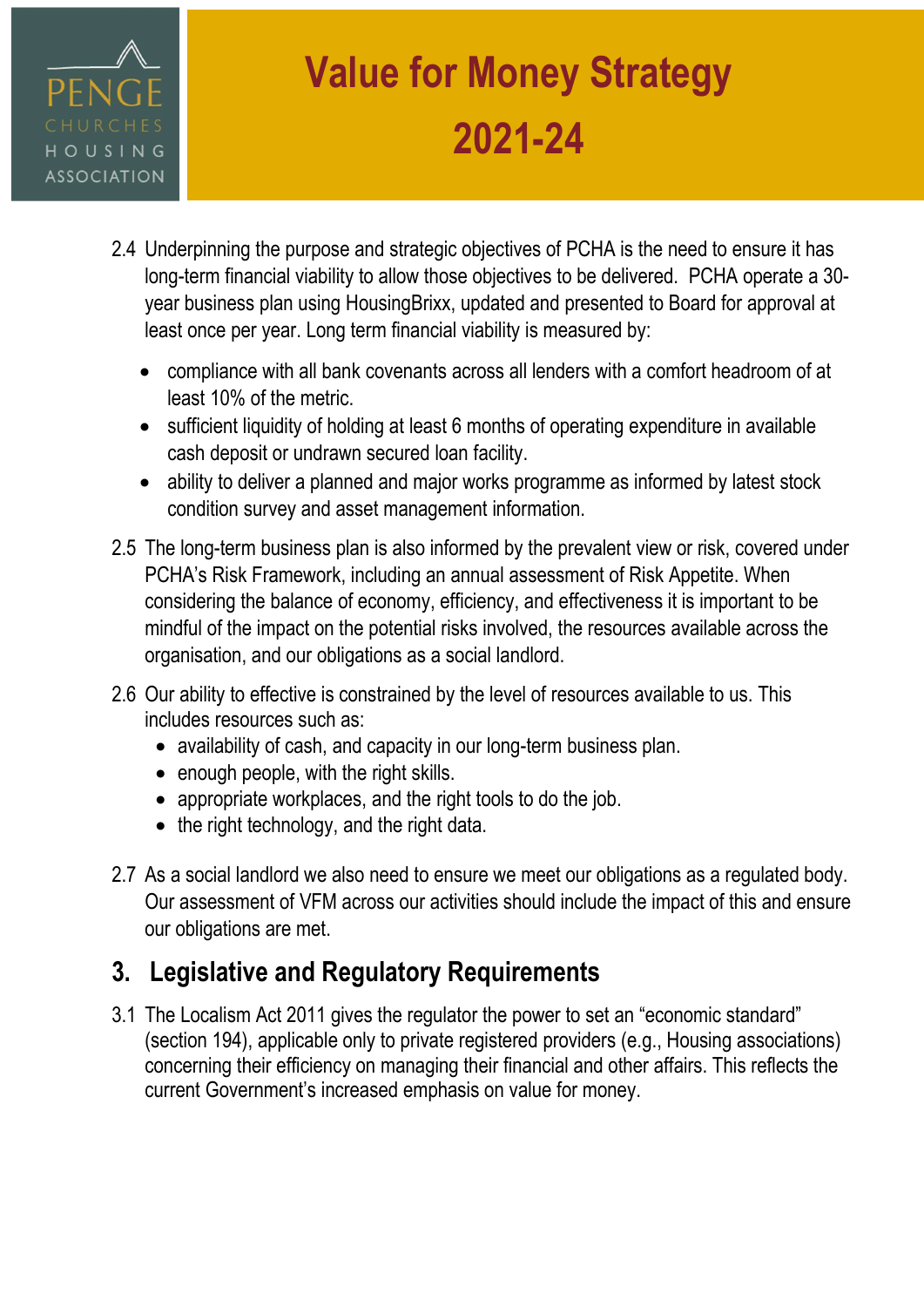

- 3.2 The regulatory expectations in respect of value for money are set out primarily in the Regulatory Framework for Social Housing in England Value for Money Standard (as updated from April 2018) and related Code of Practice.
- 3.3 Value for money is a key "economic standard" that will be actively regulated by the social housing regulator. Registered Provider Boards are expected to develop and deliver a strategy to achieve continuous improvement in their performance on running costs and the use of their assets. They are expected to be transparent and enable scrutiny of their performance.
- 3.4 In terms of required outcomes the revised Standard states the following:

"Registered providers must:

- a. clearly articulate their strategic objectives.
- b. have an approach agreed by their board to achieving value for money in meeting these objectives and demonstrate their delivery of value for money to stakeholders.
- c. through their strategic objectives, articulate their strategy for delivering homes that meet a range of needs ensure that optimal benefit is derived from resources and assets and optimise economy, efficiency and effectiveness in the delivery of their strategic objectives."
- 3.5 The revised Value for Money standard incorporates several specific expectations that Registered Providers need to meet:
	- a robust approach to achieving value for money this must include a robust approach to decision making and a rigorous appraisal of potential options for improving performance.
	- regular and appropriate consideration by the board of potential value for money gains – this must include full consideration of costs and benefits of alternative commercial, organisational and delivery structures.
	- consideration of value for money across their whole business and where they invest in non-social housing activity, they should consider whether this generates returns commensurate to the risk involved and justification where this is not the case.
	- that they have appropriate targets in place for measuring performance in achieving value for money in delivering their strategic objectives, and that they regularly monitor and report their performance against these targets.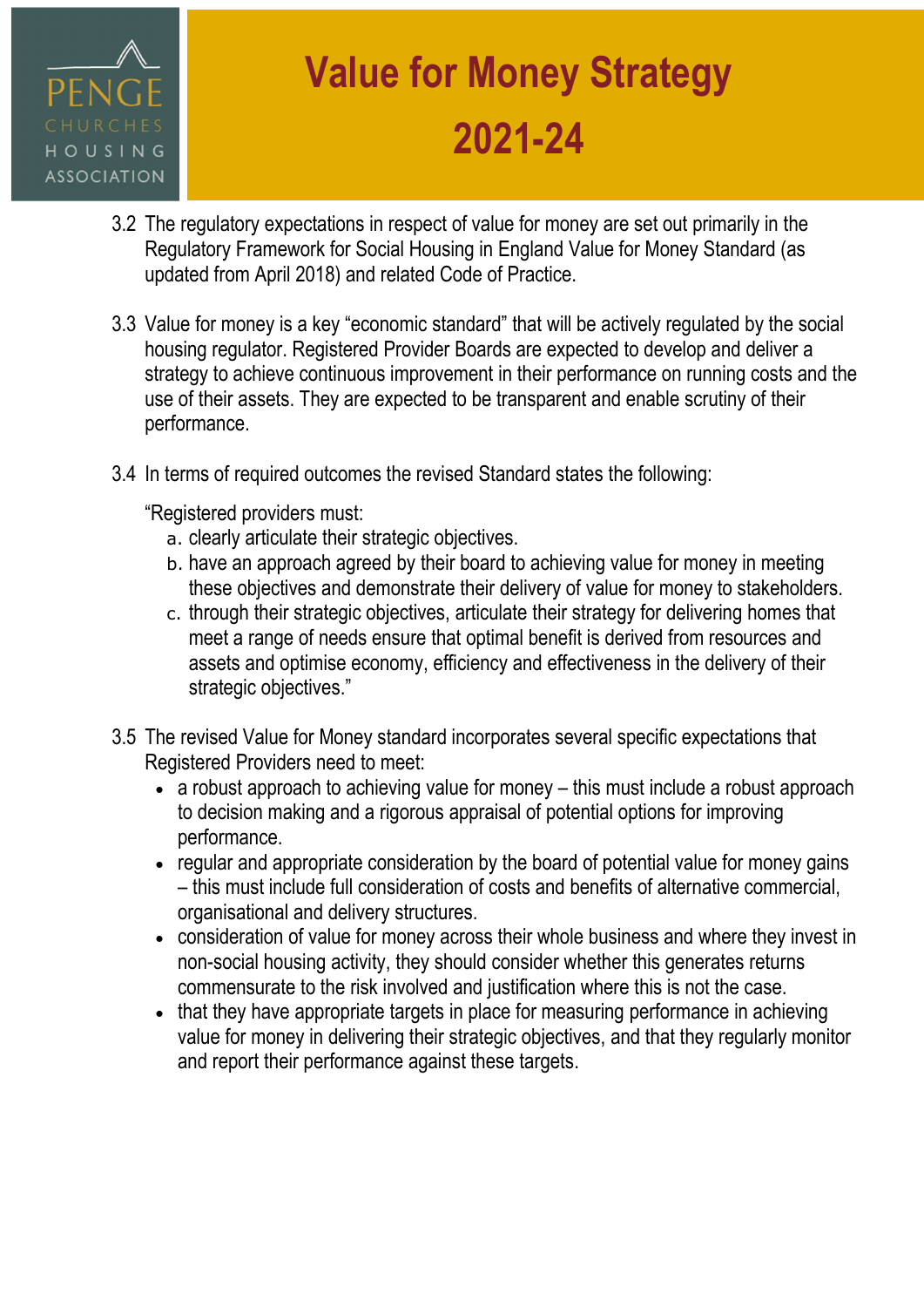

#### 4. Our Specific VFM Objectives (Annually Set)

- 4.1 Our current Corporate Plan outlines the full suite of objectives that we set out to meet our 5 Strategic Objectives around Our Services, Homes, Community, Business and People. The VFM framework portrayed in 2.3 above shows the interconnection of economy, efficiency, and effectiveness in delivering these objectives against a backdrop of the likes of risk, resources, and long-term financial viability.
- 4.2 Whilst we will monitor the mandatory financial metrics set by the Regulator to be published in annual financial statements against an appropriate peer group for trends and absolute comparison, we shall not be solely driven by a desire to have the lowest unit cost or financial return on investment. We firmly believe that VFM measurement should be holistic, in delivering as appropriate, growing, and responsive service to our tenants and maximising our position as a small but significant provider of social housing to our geographically tightly defined community within our resources. We will not cost cut for the sake of it, but will strive to grow our services, grow our stock, and grow our quality of service in terms of satisfaction whilst maintaining a suitably robust financial position for now and the future.
- 4.3 At the commencement of each financial year covered in this strategy, a set of specific, time bound, measurable VFM goals with appropriate metrics and responsibilities shall be approved by the Board, covering the "road map" for VFM delivery in that coming year.
- 4.4. The VFM goals will be clearly linked to the relevant Strategic Objective and Corporate Plan action, maintaining the holistic thread between these key areas of good governance.
- 4.5 Metrics shall be appropriate for ongoing measurement of progress. If possible and only where appropriate, reference shall be made to benchmarks such as trendlines within PCHA or peer group actuals such as the BM320 benchmarking group of small providers.

Examples of appropriate metrics are (but not limited to):

- resident satisfaction
- operating cost per unit
- operating surplus compared to budget
- compliance against bank covenant metrics
- the arrangement of and the cost of new finance to allow for future development
- arrears management performance
- welfare checks completed
- resident-facing schemes offered such as debt advice or employment support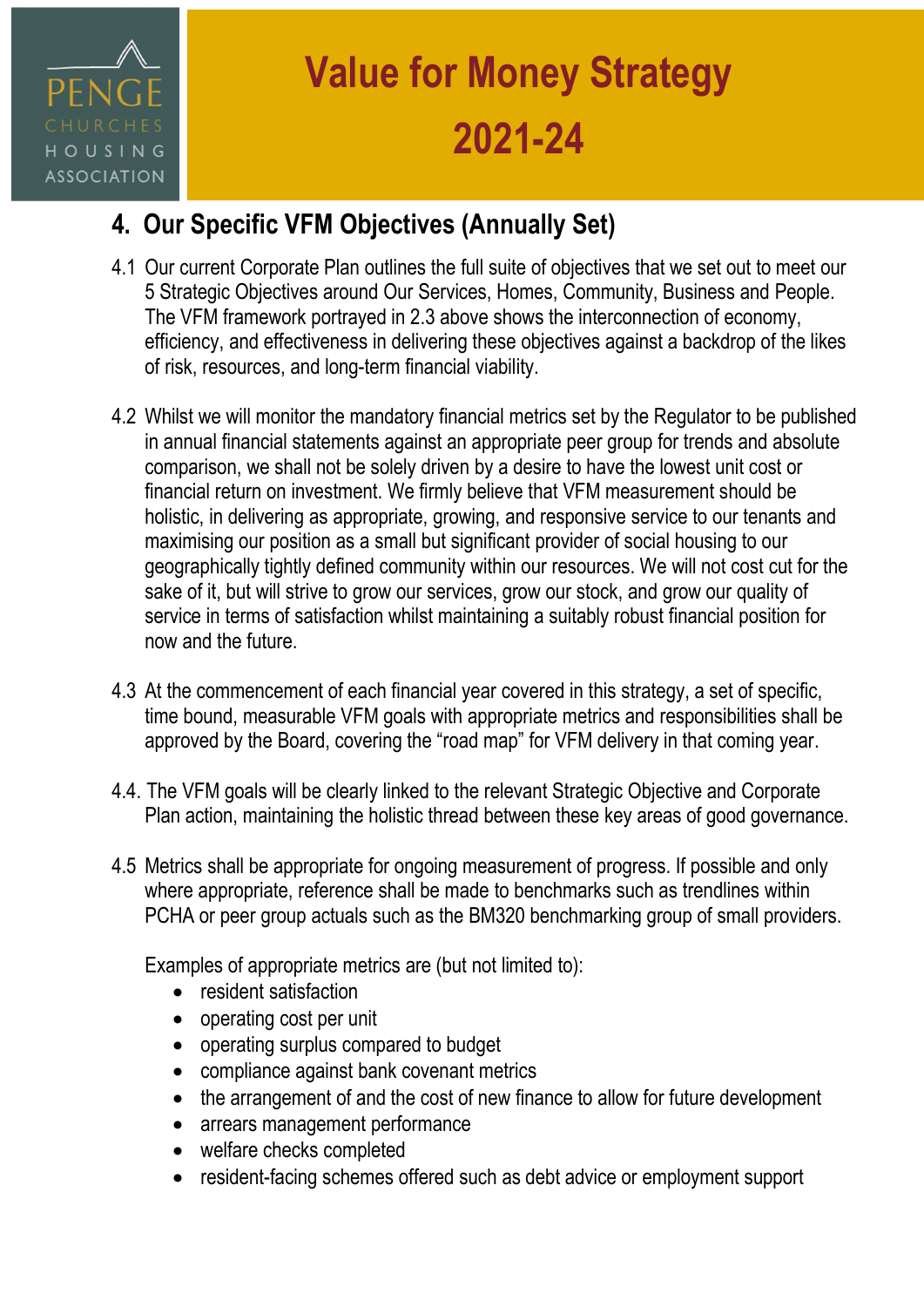# HOUSING **ASSOCIATION**

## Value for Money Strategy

### 2021-24

- cost savings from procurement such as Plentific, gardening contracts or bringing services back in-house
- response rates
- establishment of and delivery against environmental performance metrics aligned to the asset management strategy.
- delivery of new employment opportunities.
- 4.6 It is anticipated that up to 20 specific VFM objectives for that coming year will be set annually, linked to the Strategic Objectives and Corporate Plan. An example of two such VFM objectives against the "Our Services" Strategic Objective might be:

#### Strategic Objective: Our Services

|                | <b>Corporate Plan</b><br>objective                                                             | <b>Specific Action</b>                                                                            | <b>Metric</b>                                                                              | <b>Timeline</b>                                  |
|----------------|------------------------------------------------------------------------------------------------|---------------------------------------------------------------------------------------------------|--------------------------------------------------------------------------------------------|--------------------------------------------------|
|                | Develop and deliver<br>a range of services<br>to meet the diverse<br>needs of our<br>residents | <b>Take Stafford House</b><br>back into<br>management and<br>embed the service                    | Net surplus generated<br>inhouse versus<br>previous outsourced<br>service                  | Commencing<br>April 2021,<br>monthly<br>accounts |
| $\overline{2}$ | Develop a proactive<br>tenancy<br>management<br>service to both<br>support residents           | Investigate options<br>for delivering debt<br>advice to residents<br>and implement<br>recommended | Option appraisal to<br>Board including<br>number of debt advice<br>interventions targeted. | <b>June 2021</b>                                 |
|                | and protect PCHA                                                                               | approach                                                                                          | Delivery of targeted<br>interventions                                                      | March 2022                                       |

#### 5. Communicating with Stakeholders on VFM

- 5.1 It is important that we can be held to account for the VFM of our services by all our key stakeholders, including residents, the local authority and other partners in the community, our regulator, and funders.
- 5.2 We will publish a summary of our VFM strategy and activities in our published annual report and accounts and will send a copy of our annual VFM self-assessment to key stakeholders as well as publicising it in our residents' newsletter and making it available on our website.